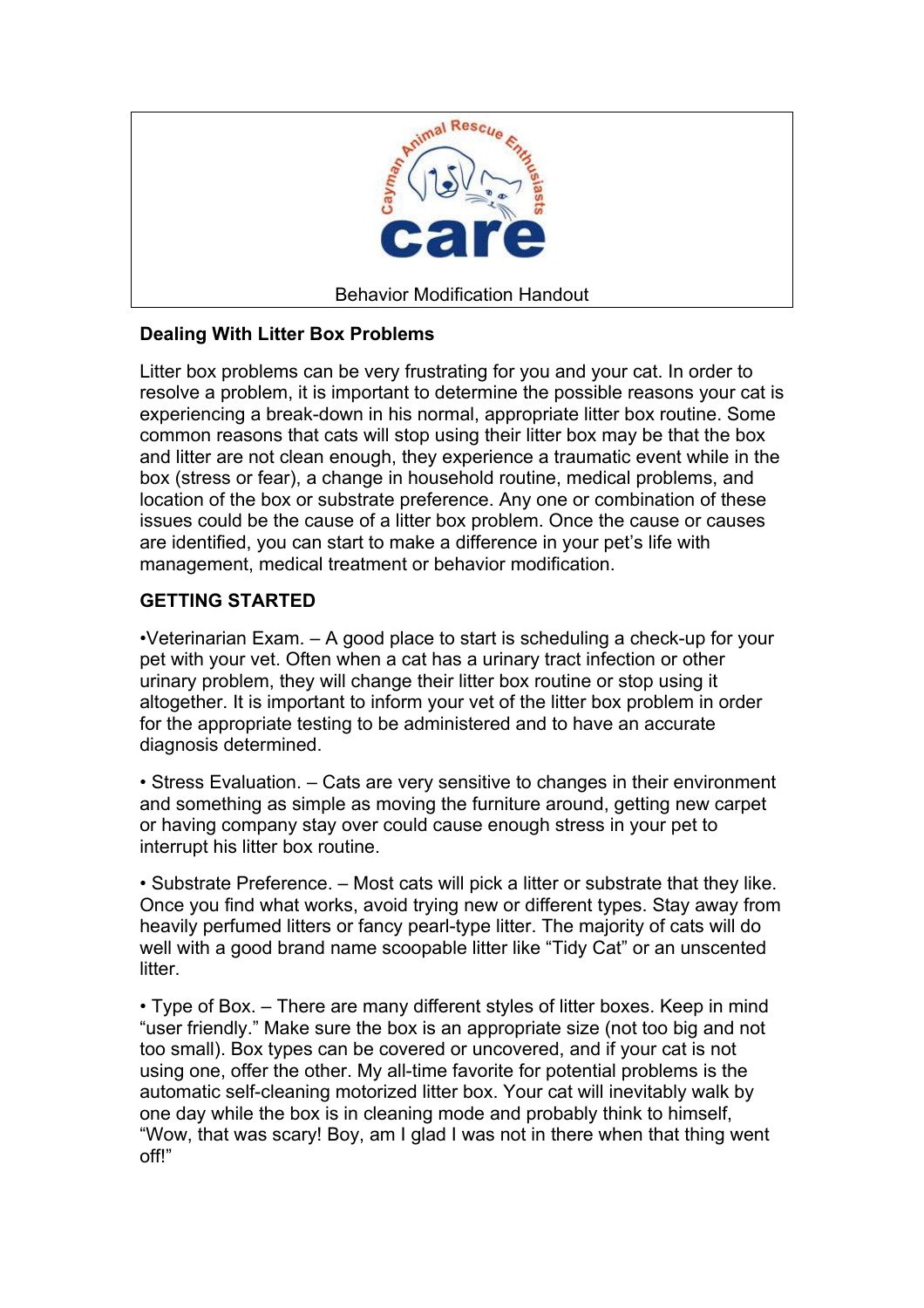• Location, Location, Location. – Not just important in real estate! The box should be somewhere private and quiet, but not too isolated from the rest of the house. A good thing to remember is easy-in and easy-out. Avoid putting the box where your cat could be ambushed by kids or other pets. Also remember that sound and other stimulus is important to consider. A lot of owners put the box in the laundry room next to the dryer, and what happens when the drying cycle is over? An alarm or buzzer will go off, and if the cat happens to be using the box when that happens, guess what? The cat stops using the box. Be aware and sensitive to what is going on in and around the house when choosing the right spot for the box.

• A Clean Box is Best. – Cats are very particular about a clean box, and often problems start because the box is too dirty. The box should be scooped every day and emptied and cleaned out with a mild soap and water once a week. Some scoopable litters will recommend using their brand for up to a month and just topping off the litter after scooping. This recommended cleaning schedule is rarely enough. Stick to cleaning the box completely every week. When refilling the box, don't overdo it. Most cats do not want to sink in up to their elbows in litter – about 1  $1/2$  to 2 inches of litter is plenty. When One is Not Enough. – If your cat is having problems, additional boxes may be needed. The general rule of thumb is one box per cat, plus one. So if you have three cats, you should have four litter boxes. Keep in mind that some cats prefer to urinate in one box and defecate in another; so if you only have one cat, you may still need two litter boxes. Boxes should be in different locations, not just lined up next to each other. Cats need their own separate resources and the litter box is one of your cat's most important resources. Other resources, such as food, toys and resting areas should be kept separate from the litter box area. Make the litter box as convenient and comfortable to use as possible.

• Accidents Happen. – Cleaning up soiled areas is very important. Using an enzyme cleaner will be the best way to eliminate the scent. If your pet can smell urine, he may be stimulated to go there again. If you can get rid of the soiled item, it is best to do so.

It is important to consider all of these issues when attempting to resolve your pet's litter box problems. The problem may not be caused by a single issue, and finding the right recipe for the perfect litter box etiquette may take a little detective work.

#### **PUNISHMENT**

If you catch your cat in the middle of an accident try to stay calm and neutral. Interrupt the behavior with a clap of your hands or a loud HEY, but be careful not to be too loud. You do not want to scare your cat; you just want to interrupt the behavior. Then redirect your cat to his box. When he goes in his box, offer lots of verbal praise and a small food treat (tuna or freeze dried liver). This will positively reinforce the desired behavior (going in the box). Punishing your cat by yelling, rubbing their nose in an accident or spanking will only make your pet more stressed. It will not resolve the problem, it may